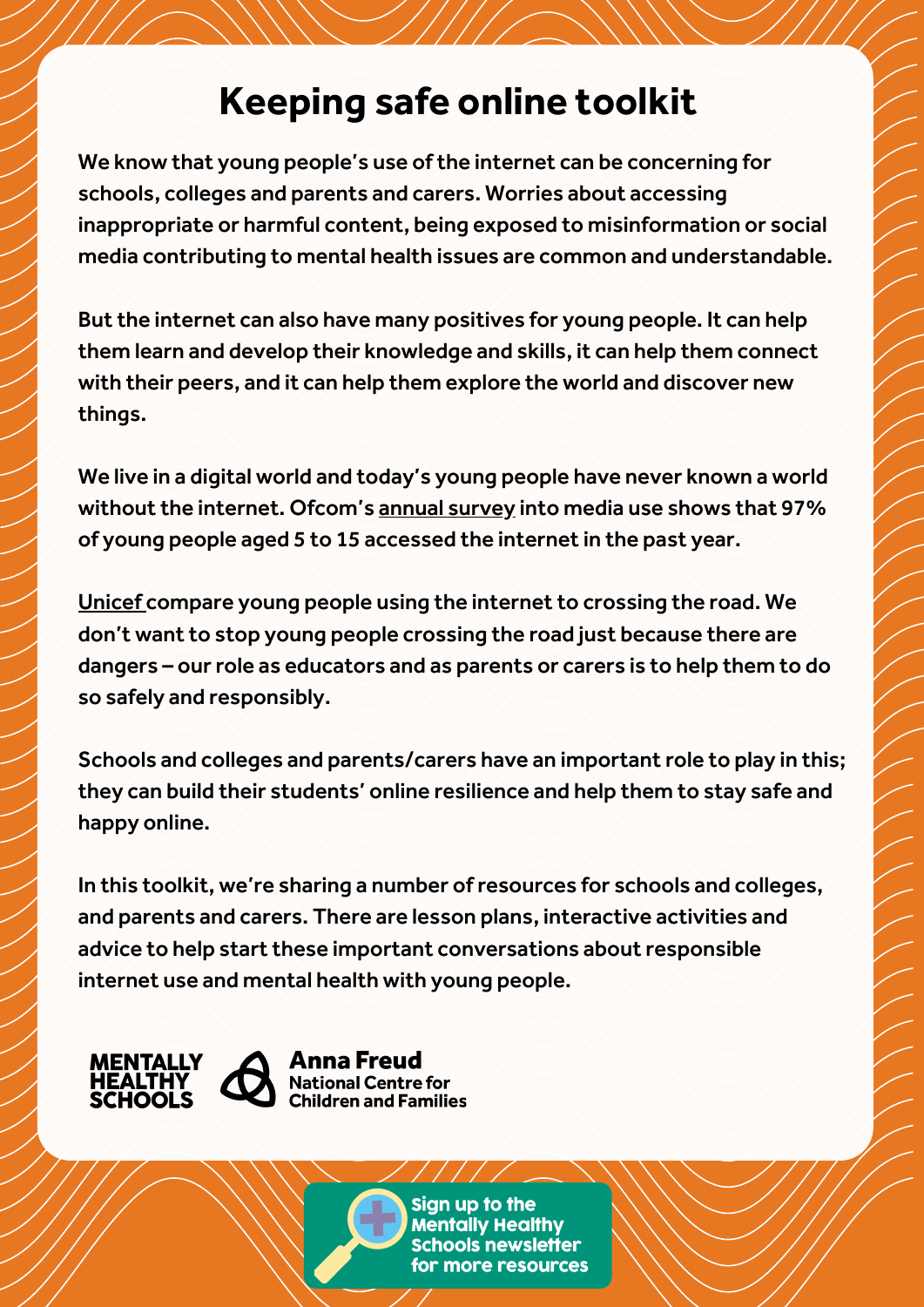## **Resources for students**

#### **Online stress lesson plan and PowerPoint – Public Health England**

In this lesson from Public Health England, students will explore the impact of using social media and the stresses it can cause.



## **Online sexual harassment: guidance for students - School of Sexuality Education**

This document provides guidance for young people on what online behaviours constitute sexual harassment, and what to do if they experience it.

## Go to [resource](https://mentallyhealthyschools.org.uk/resources/online-sexual-harassment-guidance-for-students/)



## **Digital resilience lesson plan - ChildNet**

A lesson plan to help young people aged 11-14 manage their lives online and to help others do the same.

## Go to [resource](https://mentallyhealthyschools.org.uk/resources/digital-resilience-lesson-plan/)

#### **Trolling and cyber-bullying video – BBC**

 $\overline{C}$ 

 $\overline{G}$ 

This short film with accompanying teacher notes explores the consequences of online bullying, using a real life case study.

## Go to [resource](https://mentallyhealthyschools.org.uk/resources/trolling-and-cyber-bullying-video/)

**Stop, speak, support: Key Stage 3 and 4 school pack – Anti-Bullying Alliance**

Guidance and activity ideas for 11-16 year olds, aimed at changing the behaviour of those who are 'bystanders' to online bullying.

Go to [resource](https://mentallyhealthyschools.org.uk/resources/stop-speak-support-key-stage-3-and-4-school-pack/)